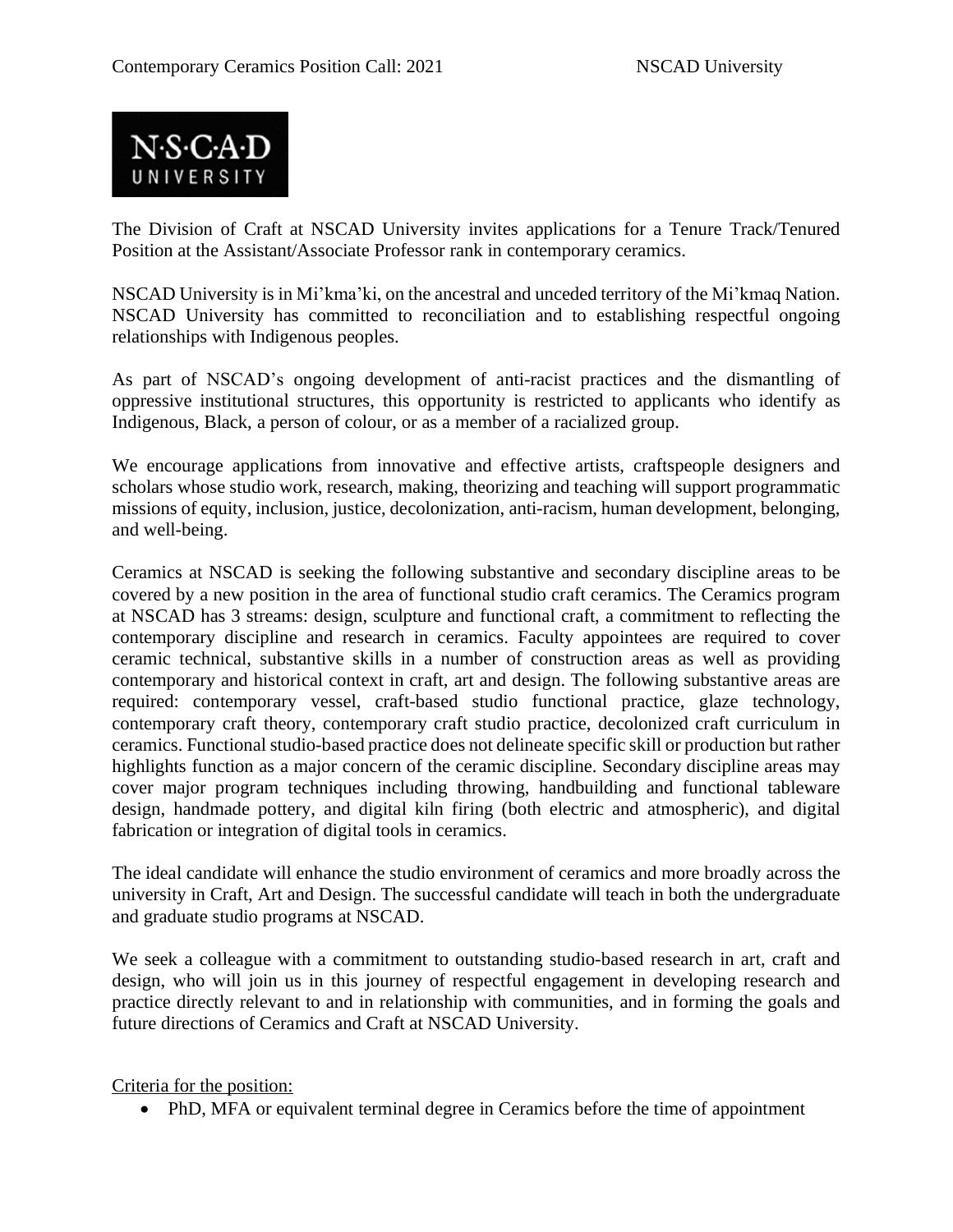- potential as a leader (Assistant) or demonstrated leadership (Associate) in their fields
- active, original, innovative program of high quality research and a vision for its future directions
- demonstrated experience and capacity for scholarship in contemporary studio ceramics, including exhibitions, curation, demonstrations, publications, peer-reviewed publications and conference presentations
- evidence of an ongoing creative practice in ceramics and craft
- successful post-secondary teaching and mentoring
- commitment to integrate appropriate technologies, resources, and materials into postsecondary studio teaching
- potential for establishing and sustaining national and international collaborations
- potential for attracting and mentoring graduate students

Additional information about Faculty and Librarians at NSCAD are governed by the provisions of the Collective Agreement [\(FUNSCAD](https://navigator.nscad.ca/wordpress/wp-content/uploads/2019/07/UNIT-I-Collective-Agreement-July1-2018-June-30-2022-Signed.pdf) Unit 1).

The anticipated start date for this position is July 1, 2022.

## Application materials should include:

Application materials should include:

- A cover letter
- A curriculum vitae
- A two-page maximum statement outlining studio practice and research envisioned and its potential impact.
- A statement of teaching philosophy addressing equity, decolonization and teaching effectiveness at the undergraduate and graduate level.
- A portfolio of 15-20 images representing one's current direction of work
- A portfolio of 10 images of student work

Candidates are encouraged to submit application materials as a single PDF document. Questions regarding the position can be addressed to Dr. Ann-Barbara Graff, Vice-President (Academic & Research) and Provost at [abgraff@nscad.ca.](mailto:abgraff@nscad.ca) Please submit your application as attachments to an e-mail sent to: emacdonald@nscad.ca. **Application Deadline: February 18, 2022.**

We welcome applications from non-Canadians but in accordance with Canadian Immigration requirements, Canadians and permanent residents will be given priority. NSCAD University invites and encourages applications from all qualified individuals, including individuals within the employment equity categories of women, persons with disabilities, members of visible minorities, aboriginal persons, individuals of diverse gender and sexual orientation and all groups protected by the Human Rights Code.

We encourage members of equity and diversity-seeking groups to self-identify within their letter of intent in their application. NSCAD University recognizes the legitimate impact that leaves (maternity leave, leave due to illness) can have on a candidate's record of research achievement and that these leaves will be taken into consideration during the assessment process.